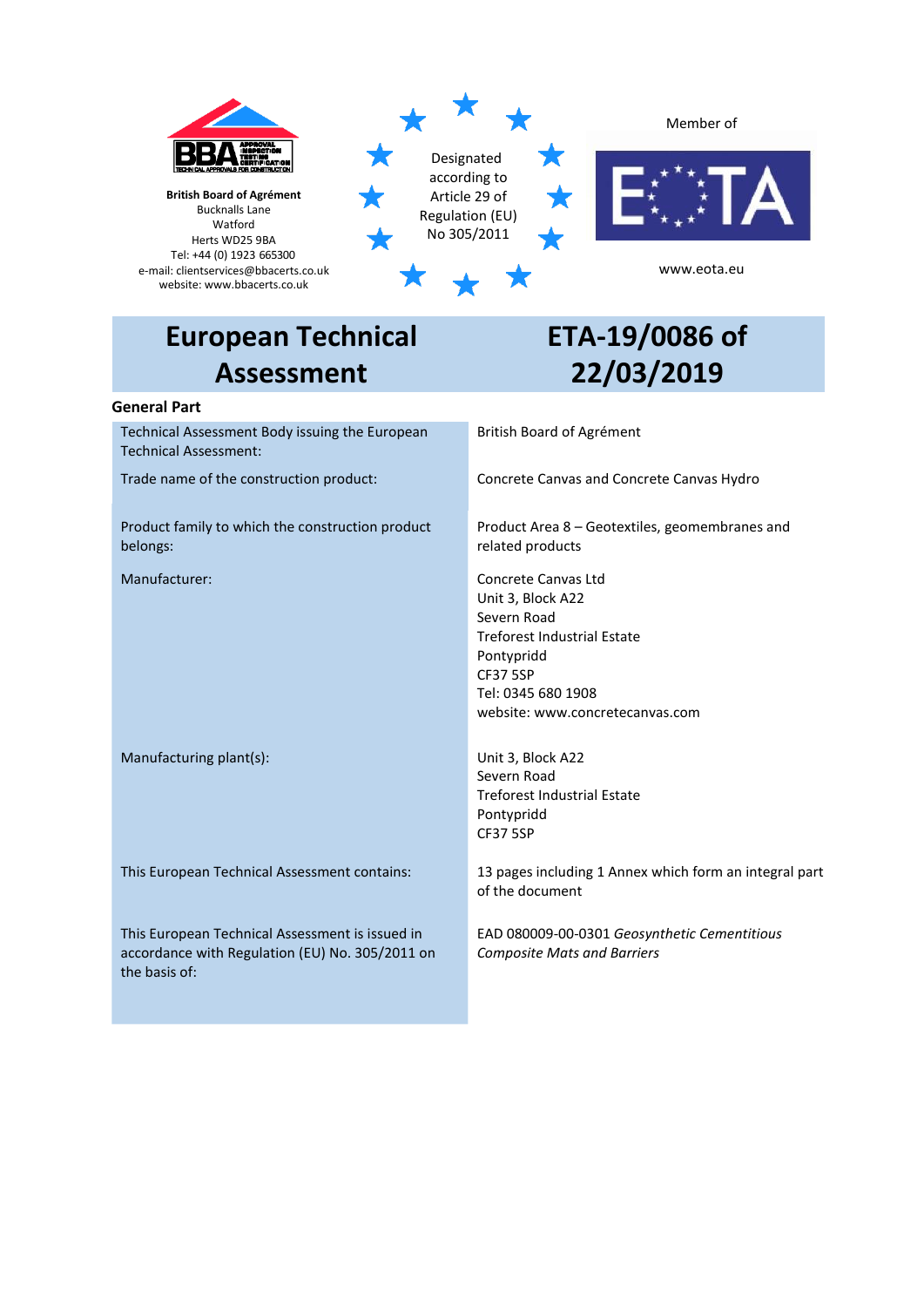**Translations of this European Technical Assessment in other languages shall fully correspond to the original issued document and should be identified as such.**

**Communication of this European Technical Assessment, including transmission by electronic means, shall be in full. However, partial reproduction may be made with the written consent of the issuing Technical Assessment Body. Any partial reproduction has to be identified as such.**

#### **1 Technical description of the product**

# **1.1 General**

Concrete Canvas<sup>(1)</sup> (CC) and Concrete Canvas Hydro<sup>(1)</sup> (CCH) Geosynthetic Cementitious Composite Mats and Barriers (see Figure 1) are flexible concrete impregnated fabrics for use in a range of geotechnical applications.

#### (1) Registered trademark.

The products consist of a three-dimensional fibre matrix containing a high early strength gain concrete mix that hardens when hydrated to form a thin, durable and waterproof concrete layer.

The products are provided with a PVC backing to provide the waterproof capability, while the internal fibre matrix provides the tensile strength once the concrete is set and prevents any crack propagation.

Both products can be hydrated by either spraying or by being fully immersed in water.

#### *Concrete Canvas*

The products comprise:

- A top polyester layer to contain the dry powder mix
- A three-dimensional fibre matrix containing a specially-formulated dry concrete mix which hardens on hydration
- A PVC backing bottom layer, to contain the dry concrete mix and provide a low permeability liner.

The products are available in three types: CC5, CC8 and CC13 and their properties are given in Table 1.

#### *Table 1 Properties of Concrete Canvas products*

| <b>Product</b><br>type | Concrete<br>thickness<br>(mm) | <b>Bulk roll</b><br>size<br>$(m^{-2})$ | Roll<br>width<br>(m) | <b>Mass</b><br>(unset)<br>$(kg·m-2)$ | Concrete mean<br>density (unset)<br>$(kg·m-3)$ | Change in<br>density when<br>set (%) |
|------------------------|-------------------------------|----------------------------------------|----------------------|--------------------------------------|------------------------------------------------|--------------------------------------|
| CC <sub>5</sub>        |                               | 200                                    | 1.0                  |                                      | 1430-1540                                      | $+30$ to 35                          |
| CC <sub>8</sub>        | 8                             | 125                                    | 1.1                  | 12                                   | 1430-1540                                      | $+30$ to 35                          |
| CC13                   | 13                            | 80                                     | $1.1\,$              | 19                                   | 1430-1540                                      | $+30$ to 35                          |

#### *Concrete Canvas Hydro*

The products comprise:

- A top polyester layer (incorporating pre-marked alignment guide) to contain the dry powder mix
- A three-dimensional fibre matrix containing a specially-formulated dry concrete mix which hardens on hydration
- A high impermeability, chemically-resistant PVC geomembrane backing bottom layer incorporating a high visibility welding strip allowing joints to be thermally-bonded for on-site testing.

The products are available in two types: CCH5 and CCH8 and their properties are given in Table 2.

| Product<br>type  | Concrete<br>thickness<br>(mm) | <b>Bulk roll</b><br>size<br>$(m^{-2})$ | Roll<br>width<br>(m) | <b>Mass</b><br>(unset)<br>$(kg·m-2)$ | Concrete mean<br>density (unset)<br>$(kg·m-3)$ | Change in<br>density when<br>set (%) |
|------------------|-------------------------------|----------------------------------------|----------------------|--------------------------------------|------------------------------------------------|--------------------------------------|
| CCH <sub>5</sub> | 5                             | 150                                    | 1.0                  | 8                                    | 1430-1540                                      | $+30$ to 35                          |
| CCH <sub>8</sub> | 8                             | 100                                    | 1.0                  | 13                                   | 1430-1540                                      | $+30$ to 35                          |

#### *Table 2 Properties of Concrete Canvas Hydro products*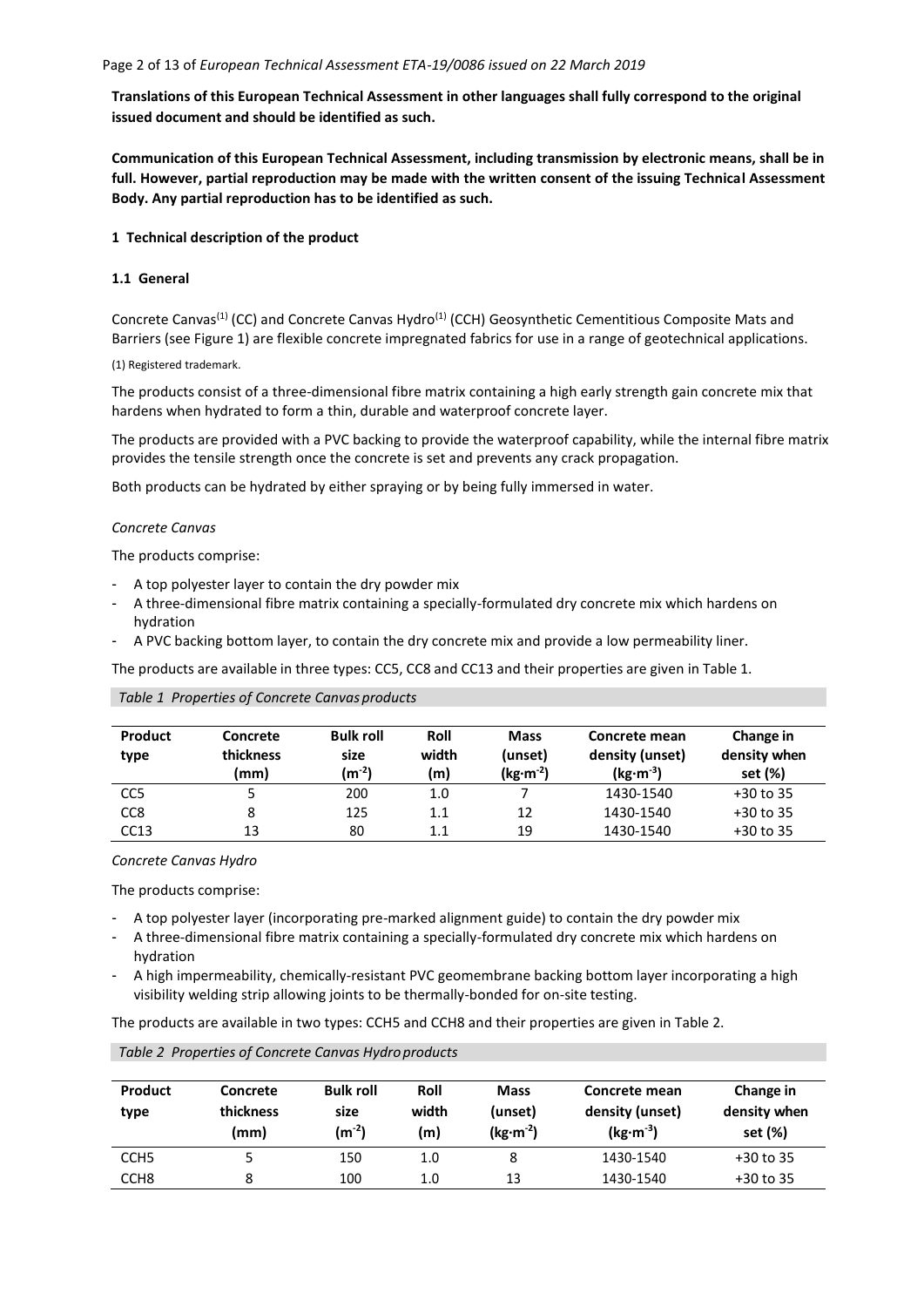

#### *Figure 1 Geosynthetic Cementitious Composite Mats and Barriers*

# **2 Specification of the intended use(s) in accordance with the applicable European Assessment Document (hereinafter EAD)**

#### **2.1 Intended use**

The products are for use as both erosion control and containment applications and the intended uses can be outlined as:

- Channel Lining
- Slope Protection
- Bund Lining
- **Remediation**
- Culvert Lining
- Weed Suppression
- Lagoon Lining.

Concrete Canvas is intended for use in erosion control applications such as channel lining, slope protection, bund lining, remediation for existing concrete structures affected by environmental degradation and cracking, and culvert lining. The product acts as an effective weed suppressant and provides additional impermeability.

Concrete Canvas Hydro is intended for use as a combined impermeable liner and protection layer for containment applications, such as secondary containment bund lining, channel lining, lagoon lining, and other containment applications such as new-build or remediation of existing infrastructure.

#### **2.2 Assumed working life**

The provisions made in this ETA are based on an assumed intended working life of 50 years.

The indications given on the working life cannot be interpreted as a guarantee given by the producer, but are to be used as a means for selecting the appropriate product in relation to the expected economically reasonable working life of the works.

# **2.3 Manufacture**

The Manufacturer ensures that the manufacturing process is in conformance to ISO 9001 : 2015 and is committed to manufacturing products to the highest quality standards to ensure all materials meet the stated material performance level.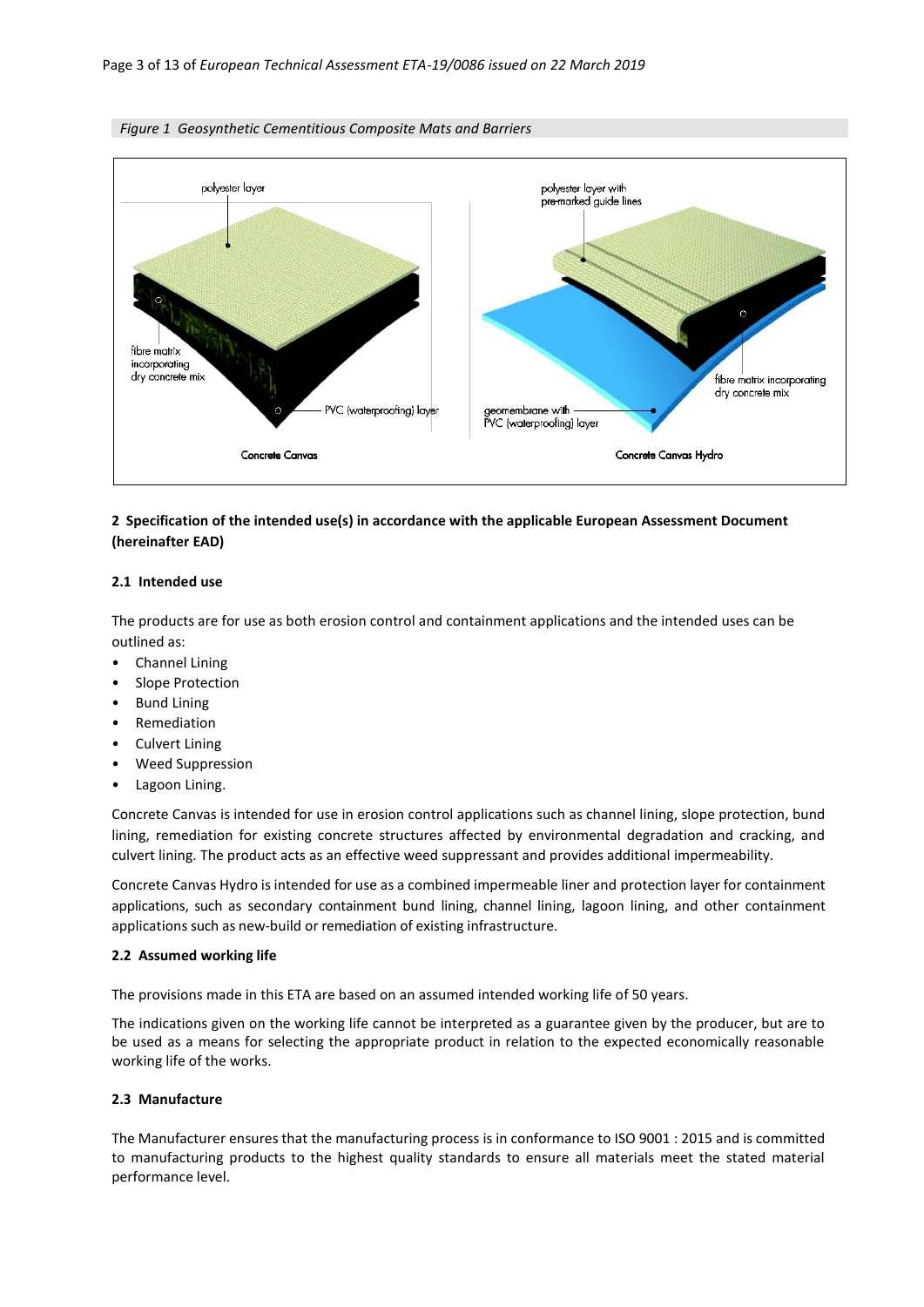# **2.4 Design**

It is essential that Concrete Canvas and Concrete Canvas Hydro lined projects are properly designed in accordance with the Manufacturers guidelines taking into account project specific requirements and site conditions. The Manufacturer can provide standard design details, case studies and installation guidelines on request to facilitate this process. The design is carried out under the responsibility of a suitably qualified and experienced individual.

#### **2.5 Packaging, transport and storage**

Concrete Canvas is available in three roll formats: Bulk rolls, man portable Batched rolls and Wide rolls. The quantity per roll differs between the various thicknesses of product. Concrete Canvas Hydro is available in Bulk rolls only.

Bulk rolls weigh between 1500 and 1600 kg and are supplied on 150 mm cardboard cores which can be hung from a spreader beam and unrolled using standard plant equipment. Batched rolls are supplied on 75 mm cardboard cores with carry handles. All product types and thicknesses can also be supplied to custom lengths.

Bulk and Batched rolls are individually wrapped and palletised on heat-treated wooden pallets measuring 1.2 by 1.0 m. Wide rolls are similarly supplied, individually wrapped in airtight polyethylene packaging for pole handling. All rolls are provided with a basic hydration guide in English. Details of typical container and truck loading quantities, weights and dimensions can be obtained from the manufacturer.

Concrete Canvas and Concrete Canvas Hydro must be stored under cover in dry conditions away from direct sunlight and in the manufacturer's sealed packaging. It is not recommended to store in shipping containers in direct sunlight where temperatures may exceed 40°C for prolonged periods. If stored correctly, the products have a shelf life of 24 months.

### **2.6 Installation, maintenance and repairs**

Concrete Canvas and Concrete Canvas Hydro must be installed in accordance with the Manufacturer's installation guidelines. For details of sub-base preparation and on-site quality control and quality assurance procedures, a sample specification can be obtained from the Manufacturer.

In most instances, properly installed products will not require any cleaning or maintenance. However, applications which incorporate silt traps, baffling or for some site-specific conditions, some periodic maintenance will require the removal of accumulated silt. For all schemes, it is necessary to periodically inspect the lined asset for signs of structural or hydraulic compromise. Any maintenance or repair should be conducted in accordance with the Manufacturers guidelines.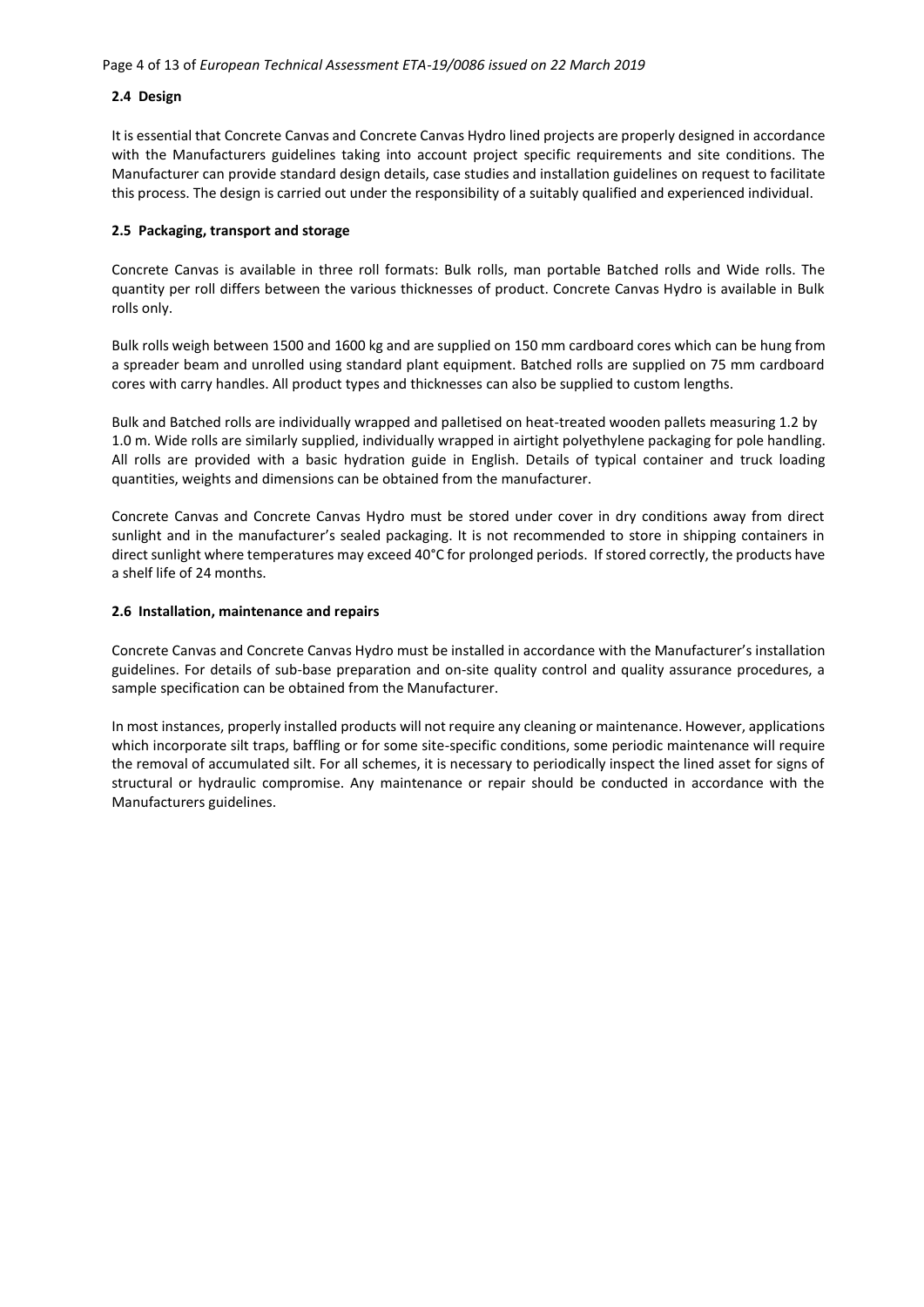# **3 Performance of the product and references to the methods used for its assessment**

# **3.1 Essential characteristics of the product**

*Table 3 Essential characteristics of the product and product performance*

| No. | <b>Essential characteristic</b>                                                     | <b>Product performance</b> |
|-----|-------------------------------------------------------------------------------------|----------------------------|
|     | Basic requirement for construction works 1: Mechanical resistance and stability (1) |                            |
| 1   | Thickness                                                                           | Annex 1                    |
| 2   | Mass per unit area and Density                                                      | Annex 1                    |
| 3   | Flexural strength                                                                   | Annex 1                    |
| 4   | Static Puncture resistance                                                          | Annex 1                    |
| 5   | Dynamic Puncture resistance                                                         | Annex 1                    |
| 6   | Pyramid puncture resistance                                                         | Annex 1                    |
| 7   | Strength of internal linking fibres                                                 | Annex 1                    |
|     | Basic requirement for construction works 4: Safety and accessibility in use         |                            |
| 8   | Resistance to chemicals                                                             | Annex 1                    |
| 9   | Durability                                                                          | Annex 1                    |
|     | Basic requirement for construction works 7: Sustainable use of natural resources    |                            |
| 10  | Abrasion resistance                                                                 | Annex 1                    |
| 11  | Freeze – Thaw                                                                       | Annex 1                    |
| 12  | Water Permeability                                                                  | Annex 1                    |
| 13  | <b>Gas Permeability</b>                                                             | Annex 1                    |

#### **3.2 Assessment methods**

#### 3.2.1 General

The assessment of the essential characteristics in Clause 3.1 for the intended use in the sense of the basic requirements for construction works No. 1, 4 and 7 of Regulation (EU) No 305/2011 has been made in accordance with European Assessment Document EAD 16-08-0009-03.01 *Geosynthetic Cementitious Composite Mats and Barriers*.

#### 3.2.2 Identification

This European Technical Assessment is issued on the basis of agreed data that identify the assessed product. Changes to materials, composition or characteristics of the product, or to the production process, could result in these deposited data being incorrect. The British Board of Agrément should be notified before the changes are implemented, as an amendment of the European Technical Assessment is possibly necessary.

# **4 Assessment and verification of constancy of performance (hereinafter AVCP) system applied, with reference to its legal base**

In accordance with European Assessment Document (EAD) No. 16-20-0089.03.02, the applicable European legal act: 1998/214/EC<sup>(1)</sup> and amended by Decision 2001/596/EC<sup>(2)</sup> of the European Commission, the system of assessment and verification of constancy of performance [see Annex V to Regulation (EU) No 305/2011] is as follows:

System 2+:

<sup>(1)</sup> Official Journal of the European Communities L 80 of 18 March 1998.

<sup>(2)</sup> Official Journal of the European Communities L 209 of 02 August 2001.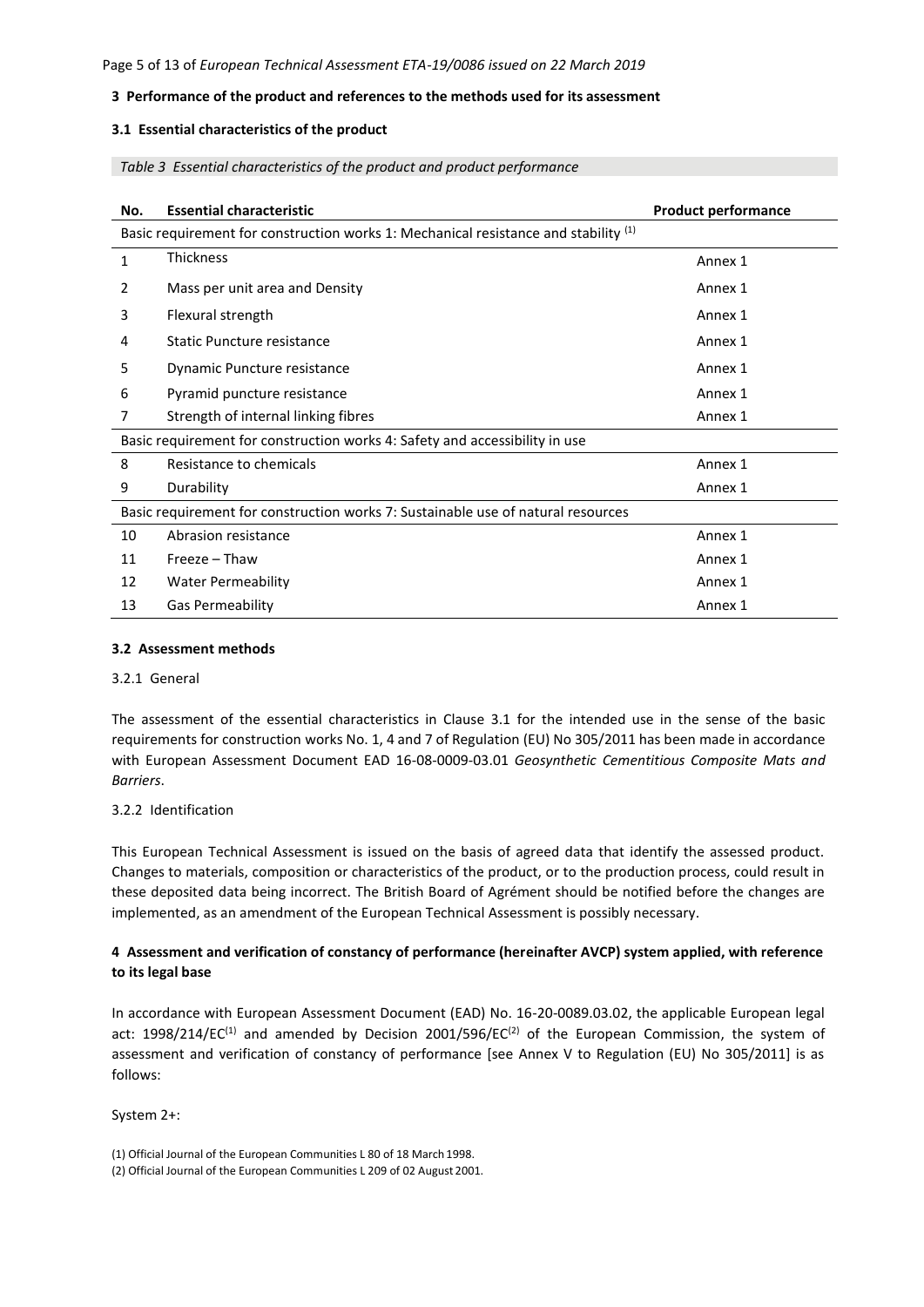# 5 Technical details necessary for the implementation of the AVCP system, as provided for in the applicable **EAD**

Technical details necessary for the implementation of the AVCP system are laid down in the control plan deposited at the British Board of Agrément.



On behalf of the British Board of Agrément

Claire Curtis-Momas

Date of issue: 22 March 2019 Paul Valentine

Technical Excellence Director

Claire Curtis-Thomas Chief Executive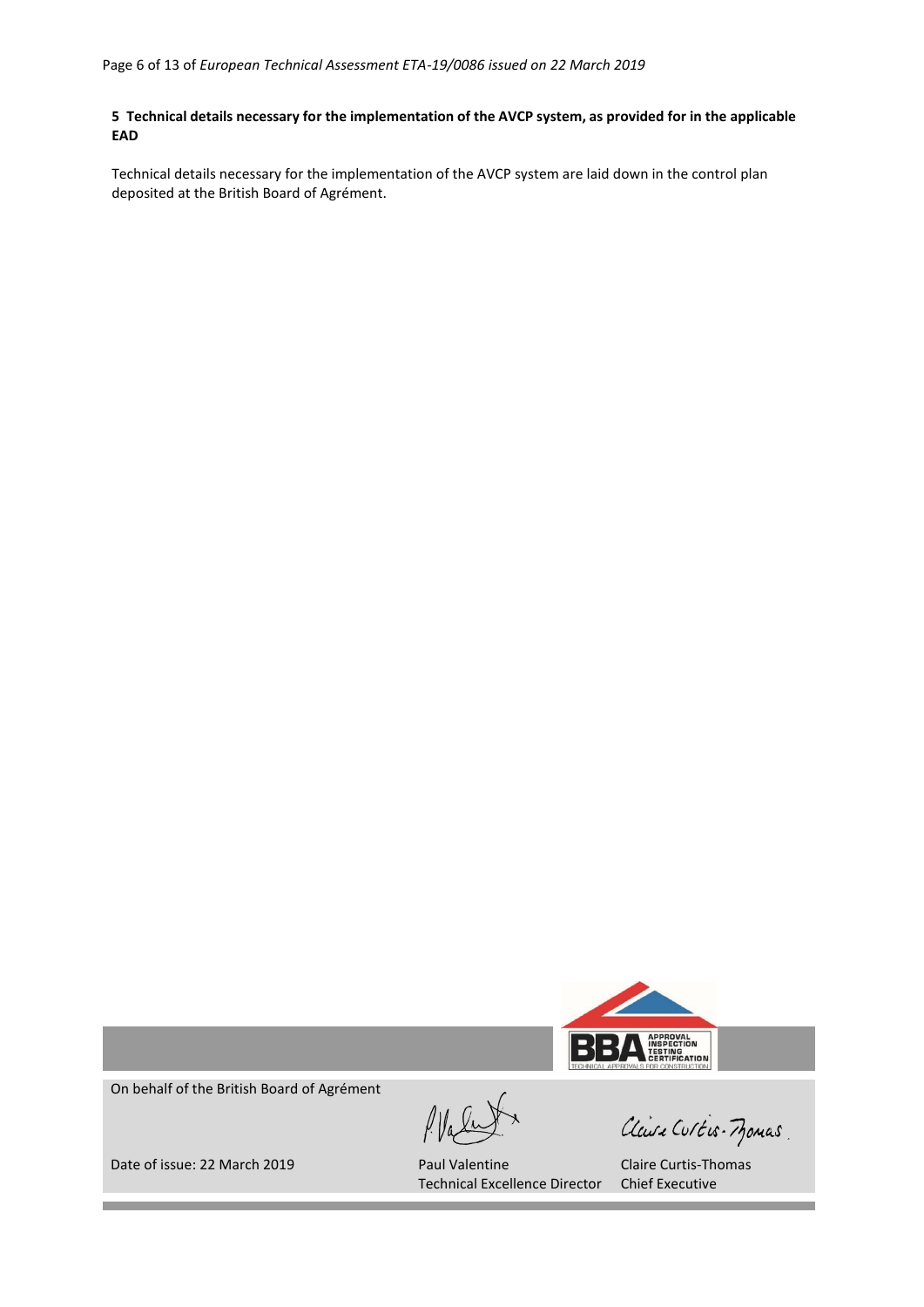Page 7 of 13 of *European Technical Assessment ETA-19/0086 issued on 22 March 2019*

# **ANNEX 1 Essential characteristics**

# **A.1 Mechanical resistance and stability (BWR 1)**

# **A.1.1 Thickness** *[dry (uncured) samples]*

*Table A1 Thickness (in mm) test results*

| <b>Product</b>   |       |       |       |       | <b>Sample</b> |       |       |           |       |            | Mean  | <b>Standard</b> |
|------------------|-------|-------|-------|-------|---------------|-------|-------|-----------|-------|------------|-------|-----------------|
| type             |       |       |       |       |               |       |       |           |       |            |       | deviation       |
| CC <sub>5</sub>  | 4.83  | 4.83  | 4.76  | 4.61  | 4.67          | 4.67  | 4.57  | 4.58      | 4.64  | 4.69       | 4.68  | 0.09            |
| CC <sub>8</sub>  | 7.74  | 7.85  | 8.08  | 7.99  | 7.84          | 7.90  | 8.02  | 7.56      | 8.07  | .96        | 7.90  | 0.16            |
| CC13             | 13.72 | 13.10 | 13.33 | 13.67 | 13.50         | 13.50 | 13.62 | 16.<br>13 | 13.32 | 13.7<br>26 | 13.42 | 0.22            |
| CCH <sub>5</sub> | 5.57  | 5.48  | 5.20  | 5.58  | 5.56          | 5.64  | 5.88  | 5.69      | 5.88  | 5.80       | 5.63  | 0.21            |
| CCH <sub>8</sub> | 9.20  | 8.93  | 8.61  | 8.95  | 8.89          | 8.67  | 8.63  | 8.86      | 9.01  | 9.12       | 8.89  | 0.20            |

# **A.1.2 Mass per unit area and Density** *[dry (uncured) samples]*

*Table A2 Mass per unit area (g·m-2 ) and Density (kg·m-3 ) test results* 

| Product<br>type  |       |       |       |       | Sample |       |       |       |       |       | Mean  | <b>Standard</b><br>deviation | <b>Declared mass Density</b><br>per unit area | (kg·m <sup>-3</sup> ) |
|------------------|-------|-------|-------|-------|--------|-------|-------|-------|-------|-------|-------|------------------------------|-----------------------------------------------|-----------------------|
|                  |       |       |       | 4     |        |       |       | 8     | 9     | 10    |       |                              | (mean)(kg·m <sup>-2</sup> )                   |                       |
| CC <sub>5</sub>  | 7698  | 7202  | 7201  | 7054  | 7209   | 7043  | 7146  | 7068  | 7186  | 7132  | 7194  | 188                          |                                               | 1536                  |
| CC <sub>8</sub>  | 12023 | 11943 | 12254 | 12294 | 11925  | 12067 | 12343 | 12180 | 12411 | 12054 | 12149 | 171                          | 12                                            | 1538                  |
| CC13             | 20191 | 20194 | 20553 | 20203 | 20386  | 19647 | 20006 | 20111 | 20207 | 20109 | 20161 | 237                          | 19                                            | 1507                  |
| CCH <sub>5</sub> | 8341  | 8526  | 8723  | 8486  | 8622   | 8735  | 8879  | 8707  | 8643  | 8710  | 8637  | 152                          | 8                                             | 1574                  |
| CCH <sub>8</sub> | 13484 | 13420 | 13346 | 13425 | 13292  | 13320 | 13373 | 13528 | 13426 | 13415 | 13403 | 72                           | 13                                            | 1538                  |

# **A.1.3 Flexural strength** *[tested at 24 hours (+/-4 hours) from hydration]*

*Table A3 Flexural strength and Modulus of Elasticity test results for CC5*

| Test (units)                        |       |       |       |       | <b>Sample</b> |       |       |       |       |       | Mean  | Standard  |
|-------------------------------------|-------|-------|-------|-------|---------------|-------|-------|-------|-------|-------|-------|-----------|
|                                     | 1     | 2     | 3     | 4     | 5             | 6     |       | 8     | 9     | 10    |       | deviation |
| <b>Machine Direction</b>            |       |       |       |       |               |       |       |       |       |       |       |           |
| Initial Flexural Strength (MPa)     | 7.52  | 7.53  | 7.71  | 6.81  | 7.22          | 7.28  | 7.22  | 7.30  | 7.54  | 7.30  | 7.34  | 0.25      |
| Deflection at Initial Break (mm)    | 0.47  | 0.33  | 0.45  | 0.62  | 0.38          | 0.41  | 0.56  | 0.29  | 0.37  | 0.49  | 0.44  | 0.10      |
| Final Flexural Strength (MPa)       | 13.92 | 13.79 | 13.25 | 14.03 | 13.72         | 13.27 | 13.51 | 13.66 | 13.77 | 14.02 | 13.69 | 0.28      |
| Initial Modulus of Elasticity (MPa) | 7764  | 8640  | 8394  | 6480  | 8763          | 7788  | 7867  | 9186  | 9294  | 8877  | 8305  | 849       |
| <b>Cross Machine Direction</b>      |       |       |       |       |               |       |       |       |       |       |       |           |
| Initial Flexural Strength (MPa)     | 6.83  | 5.50  | 5.81  | 6.63  | 5.94          | 6.64  | 6.08  | 6.43  | 5.60  | 6.45  | 6.19  | 0.47      |
| Deflection at Initial Break (mm)    | 0.53  | 0.58  | 0.61  | 0.83  | 0.80          | 0.61  | 0.90  | 0.73  | 0.73  | 0.84  | 0.71  | 0.13      |
| Final Flexural Strength (MPa)       | 5.18  | 5.86  | 5.58  | 6.07  | 5.46          | 5.80  | 5.37  | 5.19  | 5.29  | 5.67  | 5.55  | 0.30      |
| Initial Modulus of Elasticity (MPa) | 7333  | 5884  | 5572  | 6151  | 5515          | 7590  | 6235  | 6769  | 5602  | 6752  | 6340  | 743       |

Declared values (machine direction) (mean):

- Initial Flexural Strength (MPa) 4.0

 - Final Flexural Strength (MPa) >10.0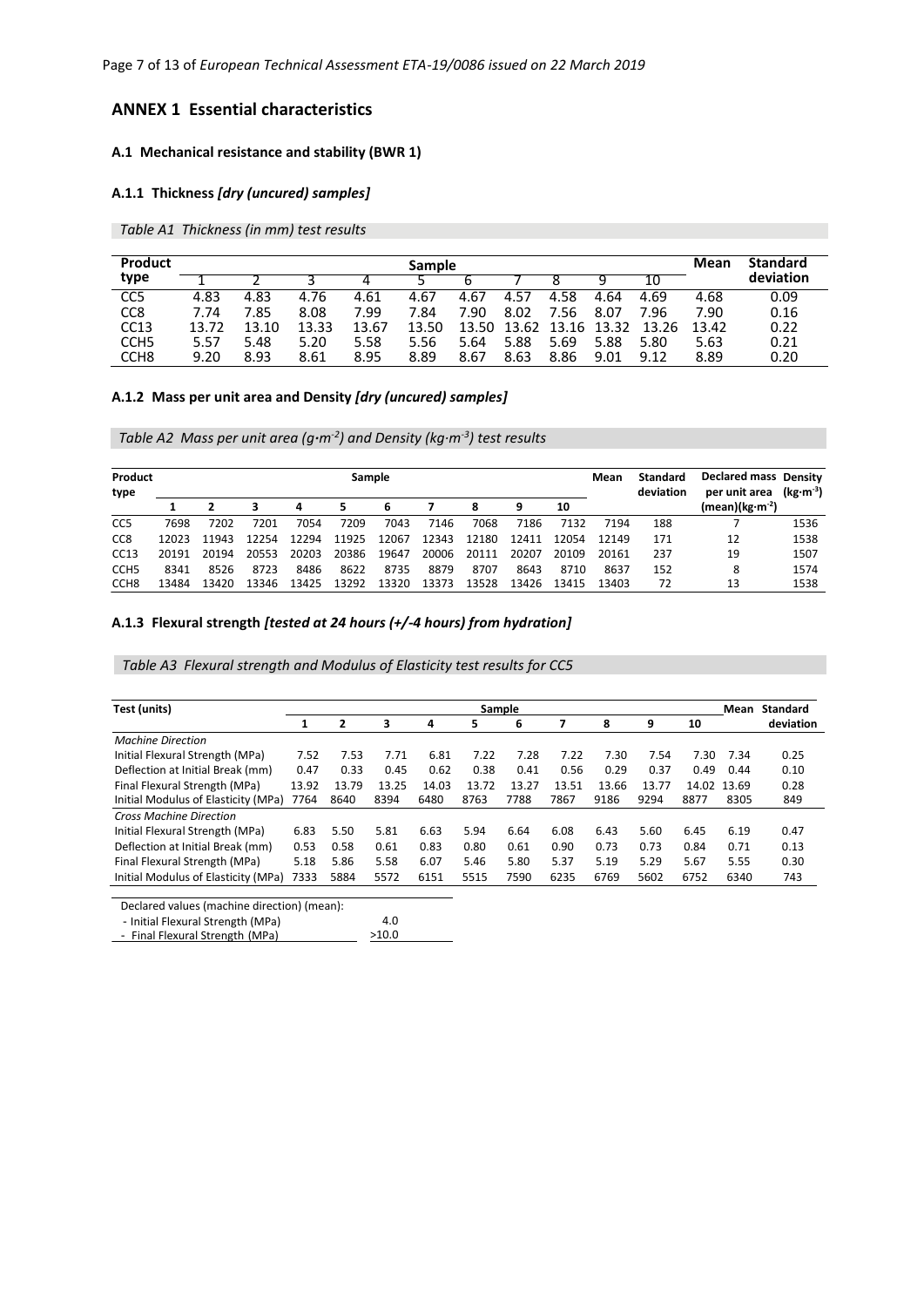*Table A4 Flexural strength and Modulus of Elasticity test results for CC8*

| Test (units)                        |      |      |      |      |      | Sample |      |      |      |      | Mean | <b>Standard</b> |
|-------------------------------------|------|------|------|------|------|--------|------|------|------|------|------|-----------------|
|                                     | 1    | 2    | 3    | 4    | 5.   | 6      |      | 8    | 9    | 10   |      | deviation       |
| <b>Machine Direction</b>            |      |      |      |      |      |        |      |      |      |      |      |                 |
| Initial Flexural Strength (MPa)     | 5.17 | 5.91 | 6.34 | 5.62 | 5.53 | 5.19   | 5.72 | 5.63 | 5.78 | 5.35 | 5.62 | 0.35            |
| Deflection at Initial Break (mm)    | 0.42 | 0.45 | 0.42 | 0.47 | 0.65 | 0.59   | 0.67 | 0.42 | 0.67 | 0.52 | 0.53 | 0.11            |
| Final Flexural Strength (MPa)       | 8.83 | 9.39 | 8.56 | 9.04 | 8.75 | 9.22   | 9.27 | 8.69 | 9.37 | 8.76 | 8.99 | 0.31            |
| Initial Modulus of Elasticity (MPa) | 3881 | 3902 | 4579 | 3638 | 3368 | 3458   | 3352 | 3609 | 3596 | 3488 | 3687 | 365             |
| <b>Cross Machine Direction</b>      |      |      |      |      |      |        |      |      |      |      |      |                 |
| Initial Flexural Strength (MPa)     | 4.82 | 5.14 | 4.51 | 4.79 | 4.66 | 5.05   | 5.10 | 5.10 | 5.20 | 4.67 | 4.91 | 0.24            |
| Deflection at Initial Break (mm)    | 1.18 | 1.22 | 0.75 | 0.89 | 0.75 | 0.76   | 0.68 | 1.11 | 0.89 | 0.87 | 0.91 | 0.19            |
| Final Flexural Strength (MPa)       | 6.63 | 6.26 | 6.42 | 5.78 | 6.59 | 6.17   | 6.33 | 6.37 | 6.71 | 6.04 | 6.33 | 0.28            |
| Initial Modulus of Elasticity (MPa) | 2667 | 2516 | 2528 | 2697 | 2635 | 2733   | 3073 | 3099 | 3039 | 2813 | 2780 | 219             |
|                                     |      |      |      |      |      |        |      |      |      |      |      |                 |

Declared values (machine direction) (mean):

- Initial Flexural Strength (MPa)

 - Final Flexural Strength (MPa)  $>6.0$ 

*Table A5 Flexural strength and Modulus of Elasticity test results for CC13*

4.0

| Test (units)                        |      |                |      |      |      | <b>Sample</b> |      |      |      |      | Mean | <b>Standard</b> |
|-------------------------------------|------|----------------|------|------|------|---------------|------|------|------|------|------|-----------------|
|                                     | 1    | $\overline{2}$ | з    | 4    | 5.   | 6             |      | 8    | 9    | 10   |      | deviation       |
| <b>Machine Direction</b>            |      |                |      |      |      |               |      |      |      |      |      |                 |
| Initial Flexural Strength (MPa)     | 4.94 | 6.28           | 4.39 | 5.88 | 6.35 | 5.07          | 4.94 | 4.87 | 6.03 | 4.78 | 5.35 | 0.71            |
| Deflection at Initial Break (mm)    | 0.61 | 0.44           | 0.61 | 0.50 | 0.50 | 0.60          | 0.50 | 0.50 | 0.59 | 0.65 | 0.55 | 0.07            |
| Final Flexural Strength (MPa)       | 7.56 | 8.09           | 7.63 | 7.88 | 7.30 | 7.03          | 7.72 | 7.50 | 7.17 | 7.83 | 7.57 | 0.33            |
| Initial Modulus of Elasticity (MPa) | 2276 | 2795           | 2355 | 2701 | 2753 | 2516          | 2364 | 2457 | 2801 | 1725 | 2474 | 328             |
| <b>Cross Machine Direction</b>      |      |                |      |      |      |               |      |      |      |      |      |                 |
| Initial Flexural Strength (MPa)     | 2.67 | 5.32           | 4.49 | 5.48 | 4.03 | 3.16          | 4.39 | 4.86 | 5.57 | 5.33 | 4.53 | 1.00            |
| Deflection at Initial Break (mm)    | 0.65 | 1.07           | 0.51 | 0.64 | 0.69 | 0.41          | 0.78 | 1.06 | 0.99 | 0.90 | 0.77 | 0.23            |
| Final Flexural Strength (MPa)       | 4.03 | 4.74           | 5.00 | 4.97 | 4.88 | 4.48          | 5.08 | 5.29 | 5.11 | 5.21 | 4.88 | 0.38            |
| Initial Modulus of Elasticity (MPa) | 1095 | 2240           | 2324 | 2462 | 1850 | 1509          | 2182 | 1950 | 2181 | 2284 | 2008 | 423             |
|                                     |      |                |      |      |      |               |      |      |      |      |      |                 |

Declared values (machine direction) (mean):

- Initial Flexural Strength (MPa)

- Final Flexural Strength (MPa)

*Table A6 Flexural strength and Modulus of Elasticity test results for CCH5*

4.0  $>6.0$ 

| Test (units)                        |       |                |       |       |       | Sample |       |       |       |       | Mean  | Standard  |
|-------------------------------------|-------|----------------|-------|-------|-------|--------|-------|-------|-------|-------|-------|-----------|
|                                     |       | $\overline{2}$ | 3     | 4     | 5     | 6      |       | 8     | 9     | 10    |       | deviation |
| <b>Machine Direction</b>            |       |                |       |       |       |        |       |       |       |       |       |           |
| Initial Flexural Strength (MPa)     | 5.99  | 4.52           | 6.31  | 6.27  | 7.62  | 6.90   | 6.23  | 7.58  | 7.40  | 7.46  | 6.63  | 0.97      |
| Deflection at Initial Break (mm)    | 0.57  | 0.42           | 0.79  | 0.34  | 0.47  | 0.50   | 0.40  | 0.56  | 0.39  | 0.60  | 0.50  | 0.13      |
| Final Flexural Strength (MPa)       | 13.69 | 11.67          | 13.98 | 14.62 | 15.73 | 15.27  | 16.10 | 15.73 | 15.84 | 15.67 | 14.83 | 1.38      |
| Initial Modulus of Elasticity (MPa) | 2708  | 3355           | 5837  | 6265  | 6582  | 6055   | 6628  | 6377  | 8226  | 7487  | 5952  | 1698      |
| <b>Cross Machine Direction</b>      |       |                |       |       |       |        |       |       |       |       |       |           |
| Initial Flexural Strength (MPa)     | 6.02  | 7.15           | 4.29  | 5.70  | 6.15  | 6.38   | 5.04  | 6.23  | 5.41  | 5.81  | 5.82  | 0.79      |
| Deflection at Initial Break (mm)    | 0.55  | 0.42           | 0.18  | 0.39  | 0.57  | 0.59   | 0.65  | 0.38  | 0.46  | 0.64  | 0.48  | 0.15      |
| Final Flexural Strength (MPa)       | 9.02  | 10.13          | 8.24  | 9.24  | 9.14  | 9.29   | 8.33  | 9.37  | 8.47  | 8.78  | 9.00  | 0.57      |
| Initial Modulus of Elasticity (MPa) | 6233  | 8184           | 8122  | 6290  | 6069  | 6294   | 4192  | 7388  | 5388  | 5300  | 6346  | 1263      |

Declared values (machine direction) (mean):

| - Initial Flexural Strength (MPa) |  | 4.0                      |  |
|-----------------------------------|--|--------------------------|--|
|                                   |  | $\overline{\phantom{a}}$ |  |

| - Final Flexural Strength (MPa) | >13.0 |
|---------------------------------|-------|
|                                 |       |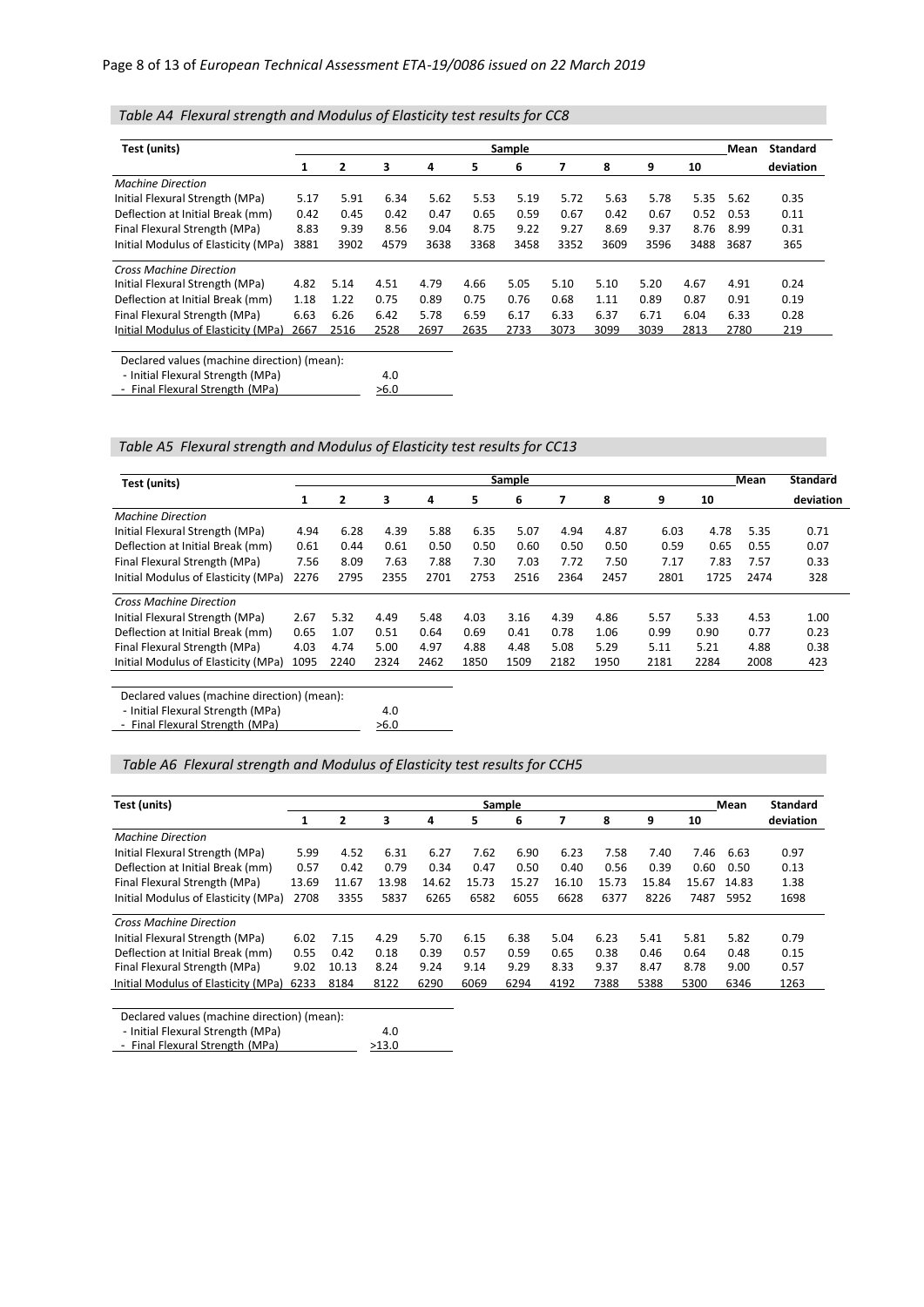# *Table A7 Flexural strength and Modulus of Elasticity test results for CCH8*

| Test (units)                        |       |                |       |       |       | Sample |       |       |       |       | Mean  | <b>Standard</b> |
|-------------------------------------|-------|----------------|-------|-------|-------|--------|-------|-------|-------|-------|-------|-----------------|
|                                     | 1     | $\overline{2}$ | 3     | 4     | 5     | 6      | 7     | 8     | 9     | 10    |       | deviation       |
| <b>Machine Direction</b>            |       |                |       |       |       |        |       |       |       |       |       |                 |
| Initial Flexural Strength (MPa)     | 6.40  | 5.13           | 7.29  | 6.82  | 5.06  | 6.35   | 5.72  | 6.48  | 4.16  | 6.94  | 6.03  | 0.99            |
| Deflection at Initial Break (mm)    | 0.40  | 0.85           | 0.66  | 0.59  | 0.24  | 0.40   | 0.28  | 0.51  | 0.73  | 0.52  | 0.52  | 0.19            |
| Final Flexural Strength (MPa)       | 14.87 | 13.66          | 11.48 | 14.85 | 14.34 | 14.53  | 13.96 | 14.66 | 13.37 | 15.21 | 14.09 | 1.08            |
| Initial Modulus of Elasticity (MPa) | 5576  | 5587           | 3901  | 4659  | 4749  | 4739   | 5151  | 4318  | 4822  | 4902  | 4840  | 517             |
| <b>Cross Machine Direction</b>      |       |                |       |       |       |        |       |       |       |       |       |                 |
| Initial Flexural Strength (MPa)     | 7.03  | 6.66           | 6.35  | 6.35  | 7.22  | 4.47   | 6.54  | 6.14  | 5.51  | 5.59  | 6.19  | 0.81            |
| Deflection at Initial Break (mm)    | 0.45  | 0.52           | 0.32  | 0.47  | 0.77  | 0.60   | 0.52  | 0.89  | 0.84  | 0.63  | 0.60  | 0.18            |
| Final Flexural Strength (MPa)       | 11.95 | 12.15          | 15.53 | 11.04 | 11.82 | 12.45  | 11.68 | 8.24  | 14.67 | 13.19 | 12.27 | 1.99            |
| Initial Modulus of Elasticity (MPa) | 5176  | 5409           | 5571  | 4301  | 4667  | 2482   | 4161  | 2792  | 3591  | 4200  | 4235  | 1044.4          |

Declared values (machine direction) (mean): - Initial Flexural Strength (MPa) 4.0

 - Final Flexural Strength (MPa)  $213.0$ 

# **A.1.4 Static Puncture resistance** *(tested no earlier than 28 days from hydration)*

# *Table A8 Puncture Force (kN) testresults*

| <b>Product</b>   |      |      | <b>Sample</b> |      |      | Mean | <b>Standard</b>  | <b>Declared</b> |
|------------------|------|------|---------------|------|------|------|------------------|-----------------|
| type             |      |      | 3             | 4    |      |      | <b>Deviation</b> | value (mean)    |
| CC <sub>5</sub>  | 2.19 | 2.17 | 2.06          | 1.88 | 2.11 | 2.08 | 0.12             | 2.0             |
| CC <sub>8</sub>  | 3.73 | 4.21 | 4.27          | 3.99 | 4.22 | 4.08 | 0.23             | 4.0             |
| CC13             | 3.71 | 4.49 | 4.00          | 4.62 | 4.43 | 4.25 | 0.38             | 4.0             |
| CCH <sub>5</sub> | 3.61 | 3.57 | 3.60          | 3.67 | 3.81 | 3.65 | 0.09             | 3.5             |
| CCH <sub>8</sub> | 4.55 | 4.54 | 4.65          | 4.81 | 4.70 | 4.65 | 0.11             | 4.5             |

*Table A9 Puncture Displacement (mm) testresults*

| <b>Product</b>   | <b>Sample</b> |       |       |       |       |       | <b>Standard</b>  |
|------------------|---------------|-------|-------|-------|-------|-------|------------------|
| type             |               |       |       | 4     |       |       | <b>Deviation</b> |
| CC <sub>5</sub>  | 34.40         | 35.60 | 34.60 | 33.10 | 34.50 | 34.40 | 0.90             |
| CC <sub>8</sub>  | 43.00         | 43.50 | 43.70 | 44.00 | 42.70 | 43.40 | 0.50             |
| CC13             | 5.00          | 6.27  | 4.32  | 5.54  | 5.65  | 5.35  | 0.73             |
| CCH <sub>5</sub> | 32.90         | 31.80 | 32.20 | 32.20 | 34.20 | 32.70 | 1.00             |
| CCH <sub>8</sub> | 32.00         | 36.60 | 33.60 | 36.50 | 36.50 | 35.10 | 2.10             |

#### **A.1.5 Dynamic Puncture resistance** *(tested no earlier than 28 days from hydration)*

From the five samples tested per product range the impact caused the concrete to crack, but the probe did not make a full penetration through the product. Therefore the perforation depth was recorded as zero.

#### **A.1.6 Pyramid puncture resistance** *(tested no earlier than 28 days from hydration)*

*Table A10 Pyramid puncture resistance (in N) testresults*

| Product          |       |       |       |       | <b>Sample</b> |       |       |       |       |       | Mean  | Standard         | Declared value |
|------------------|-------|-------|-------|-------|---------------|-------|-------|-------|-------|-------|-------|------------------|----------------|
| type             |       |       | 3     | 4     | 5             | 6     |       | 8     | 9     | 10    |       | <b>Deviation</b> | (mean)<br>(kN) |
| CC5              | 4266  | 4303  | 4263  | 4524  | 4179          | 4402  | 4265  | 4106  | 4198  | 4565  | 4307  | 148              | 4.0            |
| CC <sub>8</sub>  | 7072  | 6751  | 7249  | 8340  | 7521          | 7309  | 7217  | 6753  | 7119  | 7088  | 7242  | 452              | 7.0            |
| <b>CC13</b>      | 10632 | 11579 | 12514 | 10798 | 12044         | 12387 | 13408 | 15681 | 14740 | 12142 | 12593 | 1614             | 12.5           |
| CCH <sub>5</sub> | 7190  | 8567  | 8800  | 7410  | 7309          | 6081  | 6653  | 7908  | 7247  | 9717  | 7688  | 1080             | 7.5            |
| CCH <sub>8</sub> | 11469 | 9955  | 8662  | 8893  | 10202         | 10871 | 11353 | 9534  | 10929 | 10142 | 10201 | 972              | 10.0           |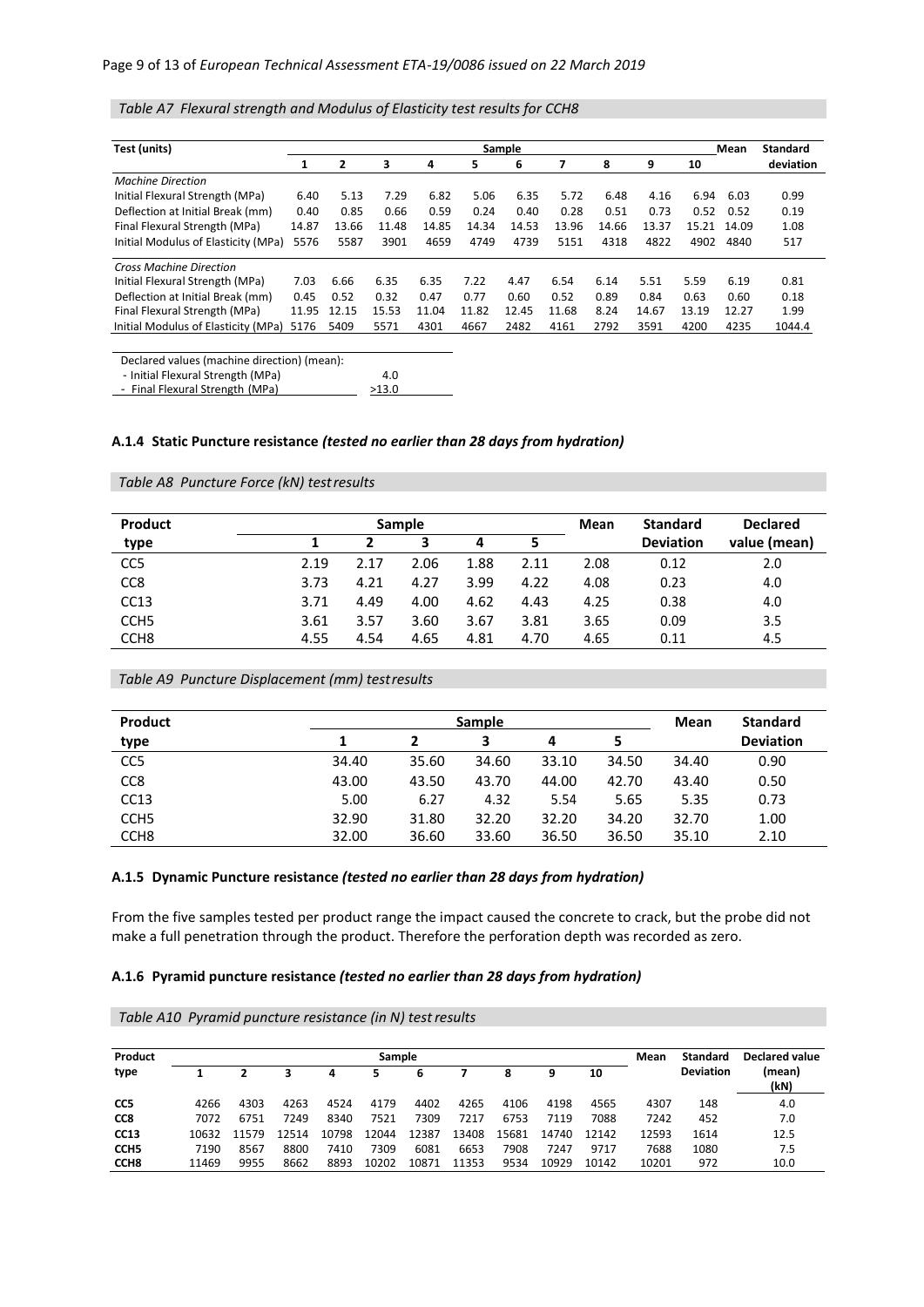#### **A.1.7 Strength of internal linking fibres [dry (uncured) samples]**

There is no difference between Concrete Canvas and Concrete Canvas Hydro values.

| <b>Product type</b>       |      |                | Sample |      |      | Mean | <b>Standard</b> | Declared value |
|---------------------------|------|----------------|--------|------|------|------|-----------------|----------------|
|                           |      | $\overline{2}$ | 3      | 4    | 5    |      | deviation       | (mean):        |
| CC5 and CCH5              |      |                |        |      |      |      |                 |                |
| - Machine Direction       | 3.68 | 4.22           | 4.07   | 4.10 | 4.39 | 4.09 | 0.26            | 4.0            |
| - Cross Machine Direction | 1.04 | 1.64           | 1.47   | 1.59 | 1.52 | 1.45 | 0.24            |                |
| CC8 and CCH8              |      |                |        |      |      |      |                 |                |
| - Machine Direction       | 4.44 | 5.47           | 4.39   | 4.54 | 4.42 | 4.65 | 0.46            | 4.5            |
| - Cross Machine Direction | 3.19 | 3.17           | 3.65   | 3.79 | 2.52 | 3.26 | 0.50            |                |
| CC13                      |      |                |        |      |      |      |                 |                |
| - Machine Direction       | 4.25 | 5.52           | 5.33   | 5.87 | 4.19 | 5.03 | 0.76            | 5.0            |
| - Cross Machine Direction | 2.34 | 2.19           | 3.30   | 4.24 | 4.25 | 3.26 | 0.99            |                |

# *Table A11 Strength of internal linking fibres (kN·m) testresults*

### **A.2 Safety and accessibility in use (BWR4)**

#### **A.2.1 Resistance to chemicals**

**Chemical resistance of hardened (cured) Concrete Canvas Hydro.** The evaluation is based on the change in flexural strength instead of by change in tensile strength. Samples are tested no earlier than 28 days from hydration**.**

# *Table A12 Resistance to chemicals test results — Concrete Canvas Hydro*

| <b>Test Method/Retained Values (%)</b>                                                           |                                    | CCH <sub>5</sub>                         |                                    | CCH <sub>8</sub>                         |
|--------------------------------------------------------------------------------------------------|------------------------------------|------------------------------------------|------------------------------------|------------------------------------------|
|                                                                                                  | <b>Machine</b><br><b>Direction</b> | <b>Cross Machine</b><br><b>Direction</b> | <b>Machine</b><br><b>Direction</b> | <b>Cross Machine</b><br><b>Direction</b> |
| Method A; Test Liquid: $10\%$ solution H <sub>2</sub> SO <sub>4</sub>                            |                                    |                                          |                                    |                                          |
| Initial Flexural Strength                                                                        | 78.8                               | 68.1                                     | 84.5                               | 72.6                                     |
| Deflection at Initial Break                                                                      | 119.8                              | 89.0                                     | 146.0                              | 115.6                                    |
| Final Flexural Strength                                                                          | 68.6                               | 72.9                                     | 79.6                               | 75.6                                     |
| Declared Initial Flexural Strength value (mean)                                                  | 79                                 |                                          | 85                                 |                                          |
| Method B; Test Liquid: Saturated suspension Ca(OH)2                                              |                                    |                                          |                                    |                                          |
| Initial Flexural Strength                                                                        | 131.7                              | 89.9                                     | 137.8                              | 105.0                                    |
| Deflection at Initial Break                                                                      | 175.1                              | 191.6                                    | 137.6                              | 145.0                                    |
| Final Flexural Strength                                                                          | 115.7                              | 94.7                                     | 109.5                              | 85.0                                     |
| Declared Initial Flexural Strength value (mean)                                                  | 132                                |                                          | 138                                |                                          |
| Method C; Solvation & Swelling (35% vol diesel, 35% vol paraffin, 30% vol lubricating oil HD30), |                                    |                                          |                                    |                                          |
| Initial Flexural Strength                                                                        | 127.7                              | 88.0                                     | 109.9                              | 103.9                                    |
| Deflection at Initial Break                                                                      | 193.8                              | 151.9                                    | 140.4                              | 182.5                                    |
| <b>Final Flexural Strength</b>                                                                   | 110.3                              | 97.9                                     | 105.4                              | 105.0                                    |
| Declared Initial Flexural Strength value (mean)                                                  | 128                                |                                          | 110                                |                                          |
| Method D; Test Liquid: Synthetic Leachate                                                        |                                    |                                          |                                    |                                          |
| Initial Flexural Strength                                                                        | 132.6                              | 98.0                                     | 129.3                              | 112.7                                    |
| Deflection at Initial Break                                                                      | 169.6                              | 166.6                                    | 197.3                              | 145.5                                    |
| Final Flexural Strength                                                                          | 119.9                              | 103.1                                    | 99.1                               | 128.0                                    |
| Declared Initial Flexural Strength value (mean)                                                  | 133                                |                                          | 129                                |                                          |

#### **A.2.2 Durability**

For each specific characteristic tested, the evaluation is based on the change in flexural strength instead of by change in tensile strength stipulated in those durability Annexes. Samples are tested not earlier than 28 days from hydration.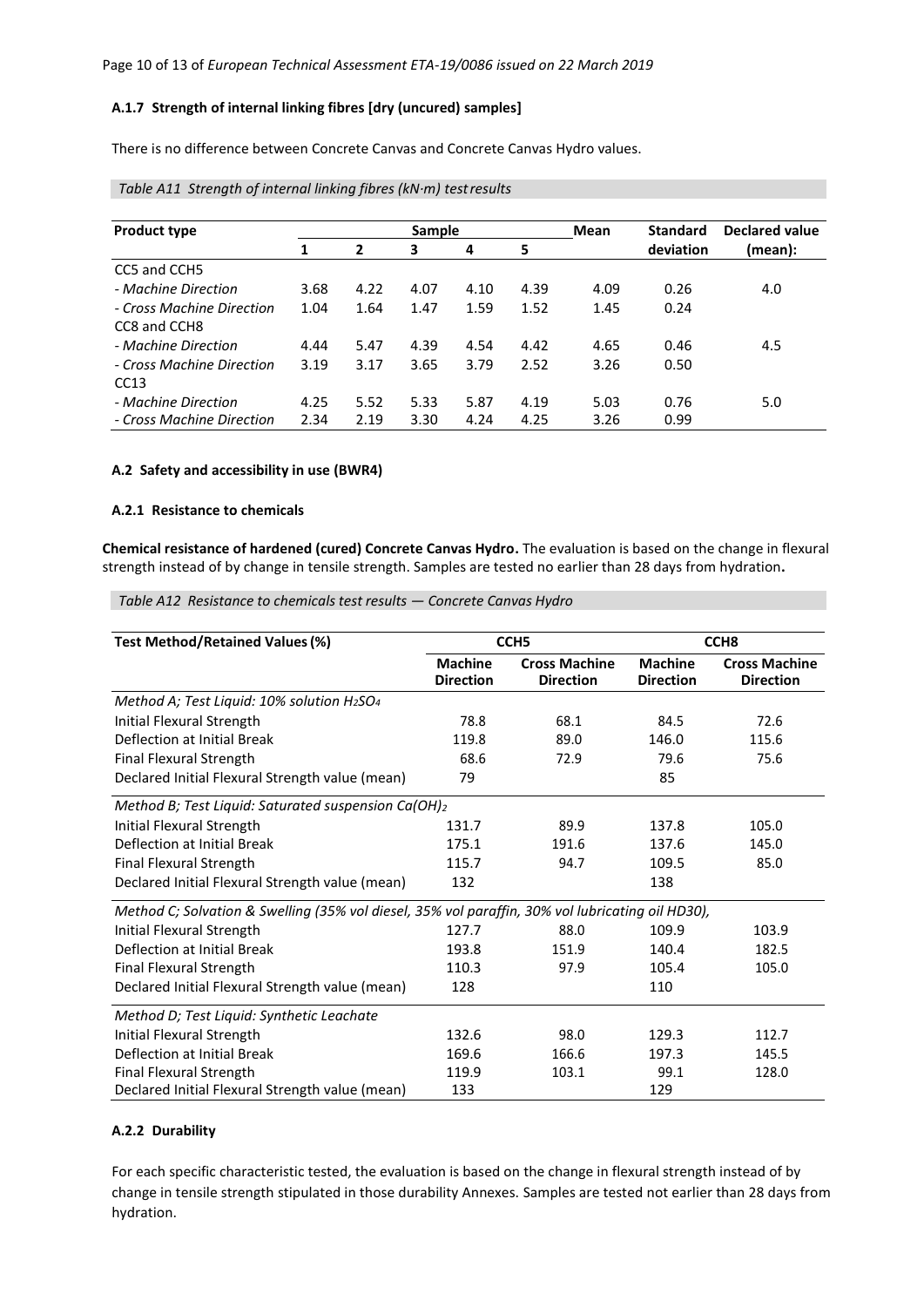# **A.2.2.1 Weathering (UV)**

*Table A13 Weathering (UV) resistance test results forCC5*

| <b>Retained Values (%)</b>    | <b>Machine Direction</b> | <b>Cross Machine Direction</b> |
|-------------------------------|--------------------------|--------------------------------|
| Initial Flexural Strength     | 72.4                     | 112.6                          |
| Deflection at Initial Break   | 188.4                    | 43.0                           |
| Final Flexural Strength       | 66.4                     | 103.4                          |
| Initial Modulus of Elasticity | 47.4                     | 159.7                          |

# **A2.2.2 Microbiological resistance**

The values declared for CC5 can be used for CC8 and CC13 and the values declared for CCH5 can be used for CCH8.

*Table A14 Microbiological resistance test results for CC5 andCCH5*

| <b>Retained Values (%)</b>    |                  | CC5                  |                  | CCH <sub>5</sub>     |
|-------------------------------|------------------|----------------------|------------------|----------------------|
|                               | <b>Machine</b>   | <b>Cross Machine</b> | <b>Machine</b>   | <b>Cross Machine</b> |
|                               | <b>Direction</b> | <b>Direction</b>     | <b>Direction</b> | <b>Direction</b>     |
| Initial Flexural Strength     | 107.8            | 119.6                | 137.6            | 85.4                 |
| Deflection at Initial Break   | 108.6            | 109.1                | 120.0            | 97.2                 |
| Final Flexural Strength       | 113.6            | 103.4                | 113.6            | 108.9                |
| Initial Modulus of Elasticity | 96.7             | 92.5                 | 126.0            | 61.4                 |
| Declared value (mean)         | 108              |                      | 137              |                      |

# **A.2.2.3 Leaching resistance**

Ten samples from CC5 and CCH5 products were tested and the results are given in Table A15. The values declared for CC5 can be applied for CC8 and CC13 and the values declared for CCH5 can be applied for CCH8.

# *Table A15 Resistance to chemicals test results for CC5 and CCH5*

| <b>Test Method/Retained Values (%)</b>                                                         |                                    | CC <sub>5</sub>                          |                                    | CCH <sub>5</sub>                         |
|------------------------------------------------------------------------------------------------|------------------------------------|------------------------------------------|------------------------------------|------------------------------------------|
|                                                                                                | <b>Machine</b><br><b>Direction</b> | <b>Cross Machine</b><br><b>Direction</b> | <b>Machine</b><br><b>Direction</b> | <b>Cross Machine</b><br><b>Direction</b> |
| Method A; leaching by hot (de-ionized) water                                                   |                                    |                                          |                                    |                                          |
| Initial Flexural Strength                                                                      | 114.8                              | 97.0                                     | 125.4                              | 116.9                                    |
| Deflection at Initial Break                                                                    | 101.6                              | 88.5                                     | 80.9                               | 93.1                                     |
| <b>Final Flexural Strength</b>                                                                 | 123.5                              | 115.2                                    | 98.8                               | 105.0                                    |
| Initial Modulus of Elasticity                                                                  | 134.7                              | 96.7                                     | 121.3                              | 121.0                                    |
| Declared Initial Flexural Strength value (mean)                                                | 115                                |                                          | 125                                |                                          |
| Method B; leaching by aqueous alkaline liquids : Saturated Ca(OH)2                             |                                    |                                          |                                    |                                          |
| Initial Flexural Strength                                                                      | 83.7                               | 85.0                                     | 125.5                              | 100.0                                    |
| Deflection at Initial Break                                                                    | 101.0                              | 113.0                                    | 85.0                               | 106.6                                    |
| <b>Final Flexural Strength</b>                                                                 | 95.0                               | 96.2                                     | 106.4                              | 105.9                                    |
| Initial Modulus of Elasticity                                                                  | 97.7                               | 80.7                                     | 117.7                              | 80.7                                     |
| Declared Initial Flexural Strength value (mean)                                                | 84                                 |                                          | 125                                |                                          |
| Method C; leaching by organic alcohols (30% vol methanol, 30% vol isopropanol, 40% vol glycol) |                                    |                                          |                                    |                                          |
| Initial Flexural Strength                                                                      | 99.0                               | 99.2                                     | 110.1                              | 112.4                                    |
| Deflection at Initial Break                                                                    | 132.9                              | 139.4                                    | 84.8                               | 136.7                                    |
| <b>Final Flexural Strength</b>                                                                 | 120.7                              | 128.4                                    | 117.3                              | 155.2                                    |
| Initial Modulus of Elasticity                                                                  | 91.2                               | 63.8                                     | 81.2                               | 93.4                                     |
| Declared Initial Flexural Strength value (mean)                                                | 99                                 |                                          | 110                                |                                          |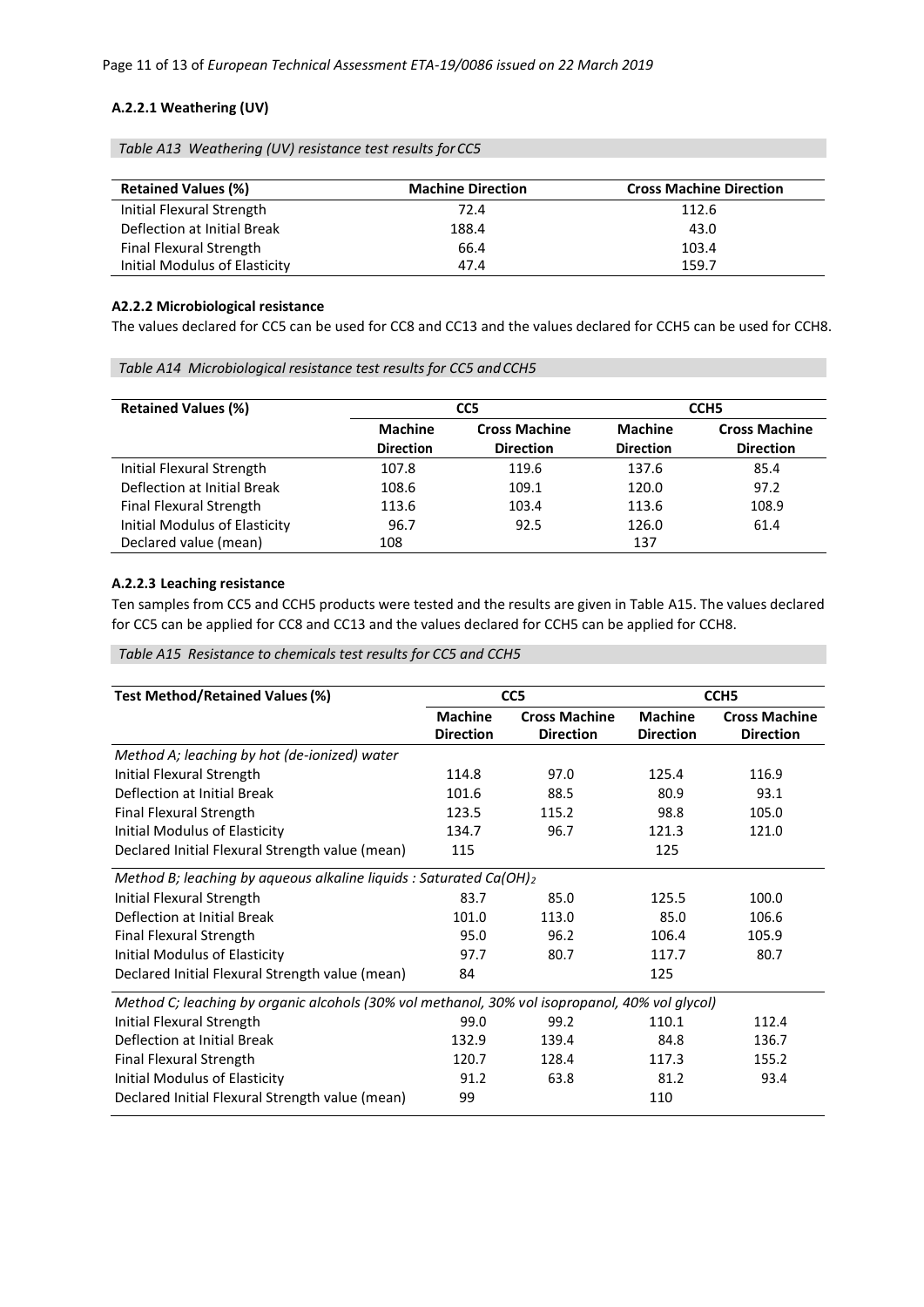#### **A.2.2.4 Thermal ageing**

| <b>Retained Values (%)</b>                         |                                    | CC <sub>5</sub>                          | CCH <sub>5</sub>                   |                                                    |
|----------------------------------------------------|------------------------------------|------------------------------------------|------------------------------------|----------------------------------------------------|
|                                                    | <b>Machine</b><br><b>Direction</b> | <b>Cross Machine</b><br><b>Direction</b> | <b>Machine</b><br><b>Direction</b> | <b>Cross</b><br><b>Machine</b><br><b>Direction</b> |
| Initial Flexural Strength                          | 70.9                               | 75.8                                     | 65.9                               | 95.5                                               |
| Deflection at Initial Break                        | 99.2                               | 12.0                                     | 125.1                              | 102.3                                              |
| Final Flexural Strength                            | 102.6                              | 108.0                                    | 67.6                               | 177.6                                              |
| <b>Initial Modulus of Elasticity</b>               | 67.1                               | 54.8                                     | 63.2                               | 80.6                                               |
| Declared Initial Flexural Strength<br>value (mean) | 71                                 |                                          | 66                                 |                                                    |

*Table A16 Thermal ageing test results — Concrete CanvasHydro*

### **A.3 Sustainable use of natural resources (BWR 7)**

#### **A.3.1 Abrasion resistance**

The abrasion resistance of the fibrous top surface of the hardened (cured) Concrete Canvas (CC5) product was measured and the abrasion resistance for the other products will be conservatively considered the same.

*Table A17 Abrasion resistance test results for CC5*

| <b>Product type</b>                  |         |         | Sample  |         | <b>Mean</b> | <b>Standard</b> | <b>Declared</b> |
|--------------------------------------|---------|---------|---------|---------|-------------|-----------------|-----------------|
|                                      |         |         |         | 4       |             | deviation       | value<br>(mean) |
| <b>Fibrous Top Surface Abrasion</b>  |         |         |         |         |             |                 |                 |
| - Mass loss (g/1000 cycles)          | $-1.66$ | $-2.42$ | $-1.73$ | $-1.73$ | $-1.89$     | 0.36            |                 |
| - Depth of wear (mm/1000 cycles)     | 0.606   | 0.780   | 0.645   | 0.480   | 0.628       | 0.124           |                 |
| <b>Cementitious Barrier Abrasion</b> |         |         |         |         |             |                 |                 |
| - Mass loss (g/1000 cycles)          | $-1.94$ | $-1.85$ | $-1.31$ | $-1.88$ | $-1.75$     | 0.29            |                 |
| - Depth of wear (mm/1000 cycles)     | 0.178   | 0.218   | 0.148   | 0.240   | 0.196       | 0.041           | 0.2             |

Notes:

| Accessory weight per arm               | 1000 g |
|----------------------------------------|--------|
| Number of wear cycles recorded         | 8000   |
| Revolutions to wear surfaces of fabric | 1000.  |

#### **A.3.2 Freeze – Thaw**

The freeze-thaw resistance of the hardened (cured) Concrete Canvas (CC5) product was measured and the resistance for the other products will be conservatively considered the same.

*Table A18 Climatic performance (freeze-thaw – 100 cycles) test results for CC5*

| <b>Retained Values (%)</b>                      | <b>Machine Direction</b> | <b>Cross Machine Direction</b> |
|-------------------------------------------------|--------------------------|--------------------------------|
| Initial Flexural Strength                       | 101.5                    | 109.7                          |
| Deflection at Initial Break                     | 79.0                     | 129.8                          |
| Final Flexural Strength                         | 104.7                    | 105.1                          |
| Initial Modulus of Elasticity                   | 121.8                    | 91.3                           |
| Declared Initial Flexural Strength value (mean) | 101                      |                                |